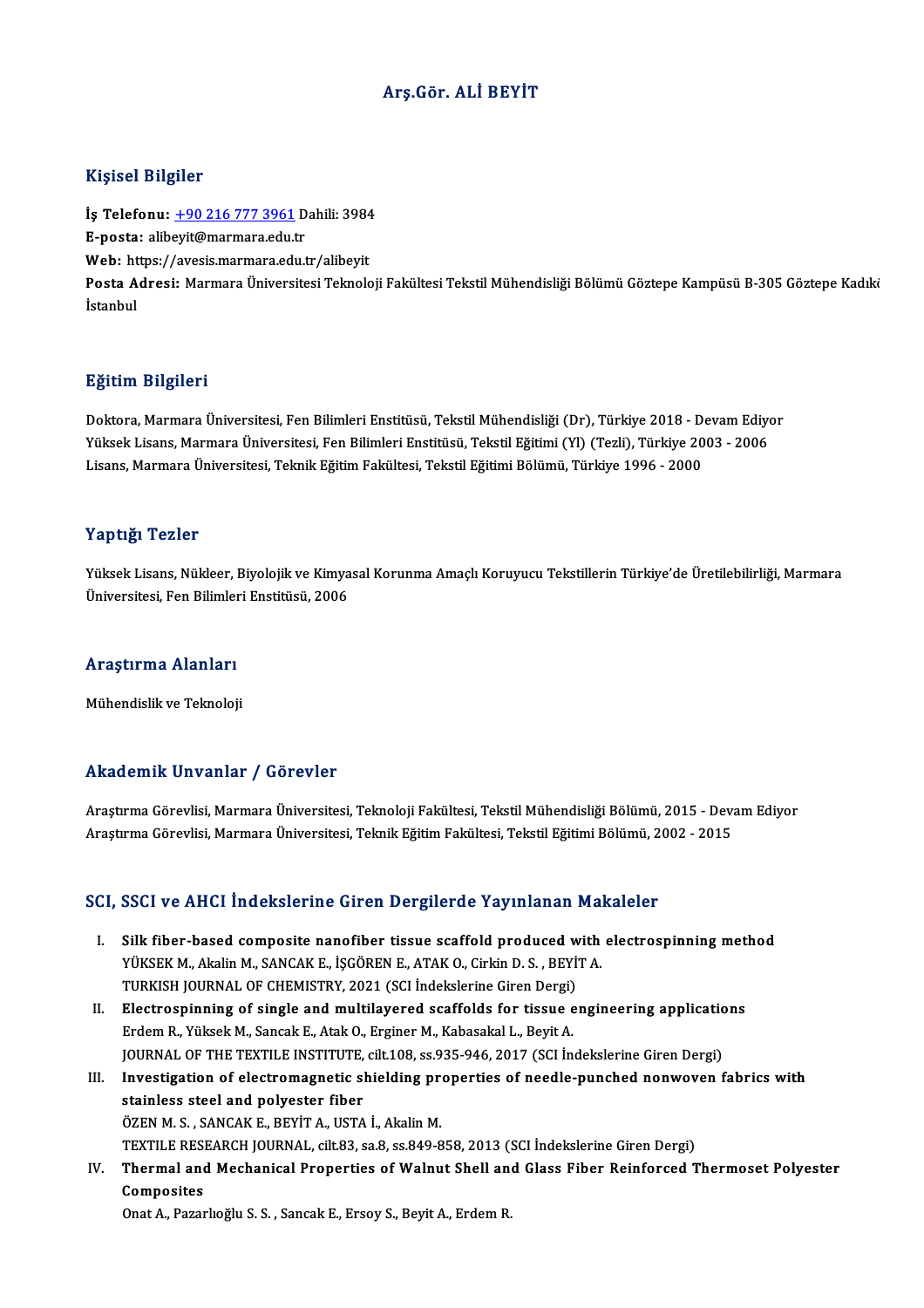ASIAN JOURNAL OF CHEMISTRY, cilt.25, ss.1947-1952, 2013 (SCI İndekslerine Giren Dergi)<br>An Investigation of Mechanical and Acoustic Abeauntion Properties of Multi evial

- V. An Investigation of Mechanical and Acoustic Absorption Properties of Multi axial Glass Fiber And<br>Hazelnut s Shell Reinforced Polyester Resin Composites ASIAN JOURNAL OF CHEMISTRY, cilt.25, ss.1947-1952, 2013 (SC<br>An Investigation of Mechanical and Acoustic Absorption<br>Hazelnut s Shell Reinforced Polyester Resin Composites<br>Freeu S. Bout A. Sangel: E Ersoy S.,BeyitA.,SancakE. Hazelnut s Shell Reinforced Polyester Resin Composites<br>Ersoy S., Beyit A., Sancak E.<br>Journal Of Vibroengineering, cilt.11, ss.305-316, 2009 (SCI Expanded İndekslerine Giren Dergi)<br>An investigation of mechanical and acqueti
- VI. An investigation of mechanical and acoustic absorption properties of multiaxial glass fiber and Journal Of Vibroengineering, cilt.11, ss.305-316, 2009 (SCI Exp)<br>An investigation of mechanical and acoustic absorption<br>hazelnut's shell reinforced poliester resin composites<br>Freques - Povit A. Sancek E hazelnut's shell reinforced poliester resin composites<br>Ersoy S., Beyit A., Sancak E. Journal of Vibroengineering, cilt.11, ss.305-315, 2009 (SCI İndekslerine Giren Dergi)

# Diğer Dergilerde Yayınlanan Makaleler

- iğer Dergilerde Yayınlanan Makaleler<br>I. Islak Serme Teknolojisi İle Üretilen Karbon Esaslı Nonwoven Kumaşın Elektromanyetik Kalkanlama<br>Örelliğinin inselenmesi r Börgnorde Tayma<br>Islak Serme Teknolojisi<br>Özelliğinin incelenmesi<br>ÖZEN M.S. AKALINM.S/ Özelliğinin incelenmesi<br>ÖZEN M. S. , AKALIN M., SANCAK E., USTA İ., BEYİT A. Özelliğinin incelenmesi<br>ÖZEN M. S. , AKALIN M., SANCAK E., USTA İ., BEYİT A.<br>Uluslararası Nonwoven Teknik Tekstil Teknoloji Dergisi, cilt.1, ss.56-62, 2016 (Hakemsiz Dergi)<br>Effect of Degumming Berformed with Different Type ÖZEN M. S. , AKALIN M., SANCAK E., USTA İ., BEYİT A.<br>Uluslararası Nonwoven Teknik Tekstil Teknoloji Dergisi, cilt.1, ss.56-62, 2016 (Hakemsiz Dergi)<br>II. Effect of Degumming Performed with Different Type Natural Soaps and T Uluslararası Nonwoven Teknik Tek<br>Effect of Degumming Performe<br>on the Properties of Silk Fiber<br>VÜKSEK M. KOCAK E.D., BEVİT A Effect of Degumming Performed with Differ<br>on the Properties of Silk Fiber<br>YÜKSEK M., KOÇAK E. D. , BEYİT A., MERDAN N.<br>Advances in Environmental Biology, silt 6, ss 80. on the Properties of Silk Fiber<br>YÜKSEK M., KOÇAK E. D. , BEYİT A., MERDAN N.<br>Advances in Environmental Biology, cilt.6, ss.801-808, 2012 (Diğer Kurumların Hakemli Dergileri)<br>Mechanisal properties of bi avial slass fiber an YÜKSEK M., KOÇAK E. D. , BEYİT A., MERDAN N.<br>Advances in Environmental Biology, cilt.6, ss.801-808, 2012 (Diğer Kurumların Hakemli Dergileri)<br>III. Mechanical properties of bi axial glass fiber and pistachio shell reinforce Advances in Environmental Biology, cilt.6, ss.801-808, 2012 (Diğ<br>Mechanical properties of bi axial glass fiber and pistachi<br>Pazarlıoğlu S. S. , Beyit A., Ersoy S., Sancak E., Küpeli G., Salman S.<br>Heak University Journal of Mechanical properties of bi axial glass fiber and pistachio shell reinforced polyester comp<br>Pazarlıoğlu S. S. , Beyit A., Ersoy S., Sancak E., Küpeli G., Salman S.<br>Usak University Journal of Material Sciences, cilt.1, ss.9 Pazarlıoğlu S. S. , Beyit A., Ersoy S., Sancak E., Küpeli G., Salman S.<br>Usak University Journal of Material Sciences, cilt.1, ss.9-14, 2012 (Diğer Kurumların Hakemli Dergileri)<br>IV. AN INVESTIGATION OF ELECTROMAGNETIC W Usak University Journal of Material Sciences, cilt.1, ss.9-14, 2012 (Diğer Kurumların Hakemli Dergileri)
- ÖZENM.S., SANCAKE., UZUNM., USTA İ., İŞGÖRENE., BEYİTA. RMUTP Research Journal, 2012 (Diğer Kurumların Hakemli Dergileri)

## Hakemli Kongre / Sempozyum Bildiri Kitaplarında Yer Alan Yayınlar

- akemli Kongre / Sempozyum Bildiri Kitaplarında Yer Alan Yayınlar<br>I. Development of Bio-Composite Structures for Interior Noise Reduction in Automobiles<br>Sangak E. Özen M. S. Vülgek M. Usta L. Atak O. Boxit A. Boxe A. Ewilma Sancak E., Özen M. S. , Yüksek M., Usta I., Atak O., Beyit A., Pars A., Eryilmaz O.<br>Aachen – Dresden – Denkendorf International Textile Conference, Aachen, Almanya, 29 - 30 Kasım 2018 Development of Bio-Composite Structures for Interior Noise Reduction in Automobiles<br>Sancak E., Özen M. S. , Yüksek M., Usta I., Atak O., Beyit A., Pars A., Eryilmaz O.<br>Aachen – Dresden – Denkendorf International Textile Co II. Elektromanyetik Dalgaları Engellemek Amaçlı Kullanılan Fonksiyonel Tekstiller SANCAK E., ÖZEN M. S., YÜKSEK M., USTA İ., AKALIN M., ATAK O., BEYİT A. Elektromanyetik Dalgaları Engellemek Amaçlı Kullanılan Fonksiyonel Tekstill<br>SANCAK E., ÖZEN M. S. , YÜKSEK M., USTA İ., AKALIN M., ATAK O., BEYİT A.<br>1st International Turkish World Engineering and Science Congress, 7 - 10 SANCAK E., ÖZEN M. S. , YÜKSEK M., USTA İ., AKALIN M., ATAK O., BEYİT A.<br>1st International Turkish World Engineering and Science Congress, 7 - 10 Aralık 2017<br>III. Elektromanyetik Dalgaları Engellemek Amaçlı Kullanılan Fonk 1st International Turkish World Engineering<br>Elektromanyetik Dalgaları Engellemek A<br>for Shielding of Electromagnetic Waves Elektromanyetik Dalgaları Engellemek Amaçlı Kullanılan Fonksiyo<br>for Shielding of Electromagnetic Waves<br>SANCAK E., ÖZEN M. S. , YÜKSEK M., USTA İ., AKALIN M., ATAK O., BEYİT A.<br>1st International Turkish World Engineering an for Shielding of Electromagnetic Waves<br>1991 - SANCAK E., ÖZEN M. S. , YÜKSEK M., USTA İ., AKALIN M., ATAK O., BEYİT A.<br>1st International Turkish World Engineering and Science Congress, Antalya, Türkiye, 7 - 10 Aralık 2017, SANCAK E., ÖZEN M. S. , YÜKSEK M., USTA İ., AKALIN M., ATAK O., BEYİT A.<br>1st International Turkish World Engineering and Science Congress, Antalya, Türkiye, 7 - 10 Aralık 2017, ss.201<br>IV. Electromagnetics Shielding Eff 1st International Ture<br>Electromagnetics<br>Polyamide Fibres<br>ÖZEN M.S., SANCAL Electromagnetics Shielding Effectiveness of Nonwoven<br>Polyamide Fibres<br>ÖZEN M. S. , SANCAK E., AKALIN M., SOIN N., SHAH T., BEYİT A.<br>14th Asian Tautile Conferense 27 - 20 Hariran 2017 Polyamide Fibres<br>ÖZEN M. S. , SANCAK E., AKALIN M., SOIN N., SHAH T., BEYİT A.<br>14th Asian Textile Conference, 27 - 30 Haziran 2017 ÖZEN M. S., SANCAK E., AKALIN M., SOIN N., SHAH T., BEYİT A.<br>14th Asian Textile Conference, 27 - 30 Haziran 2017<br>V. Investigation and Comparison of Electromagnetic Shielding Properties of Carbon and Copper Nickel<br>Coated Ca
- 14th Asian Textile Conference, 27 30 Haziran 2017<br>Investigation and Comparison of Electromagnetic Shielding Propertic<br>Coated Carbon Nonwoven Fabrics Produced by Wet laid Technology<br>ÖZEN M.S., SANCAKE, PEVIT A, USTA İ, AK Investigation and Comparison of Electromagnetic Shielding Prope<br>Coated Carbon Nonwoven Fabrics Produced by Wet laid Technolo<br>ÖZEN M. S. , SANCAK E., BEYİT A., USTA İ., AKALIN M., YÜKSEK M., ATAK O.<br>10th Asian Australasian Coated Carbon Nonwoven Fabrics Produced by Wet laid Technology<br>ÖZEN M. S. , SANCAK E., BEYİT A., USTA İ., AKALIN M., YÜKSEK M., ATAK O.<br>10th Asian-Australasian Conference on Composite Materials (ACCM-10), Busan, Güney Kore ÖZEN M. S. , SANCAK E., BEYİT A., USTA İ., AKALIN M., YÜKSEK M., ATAK O.<br>10th Asian-Australasian Conference on Composite Materials (ACCM-10), Busan, Güney Kore, 16 - 19 Ekim 2016<br>10. Investigation and comparison of electro
-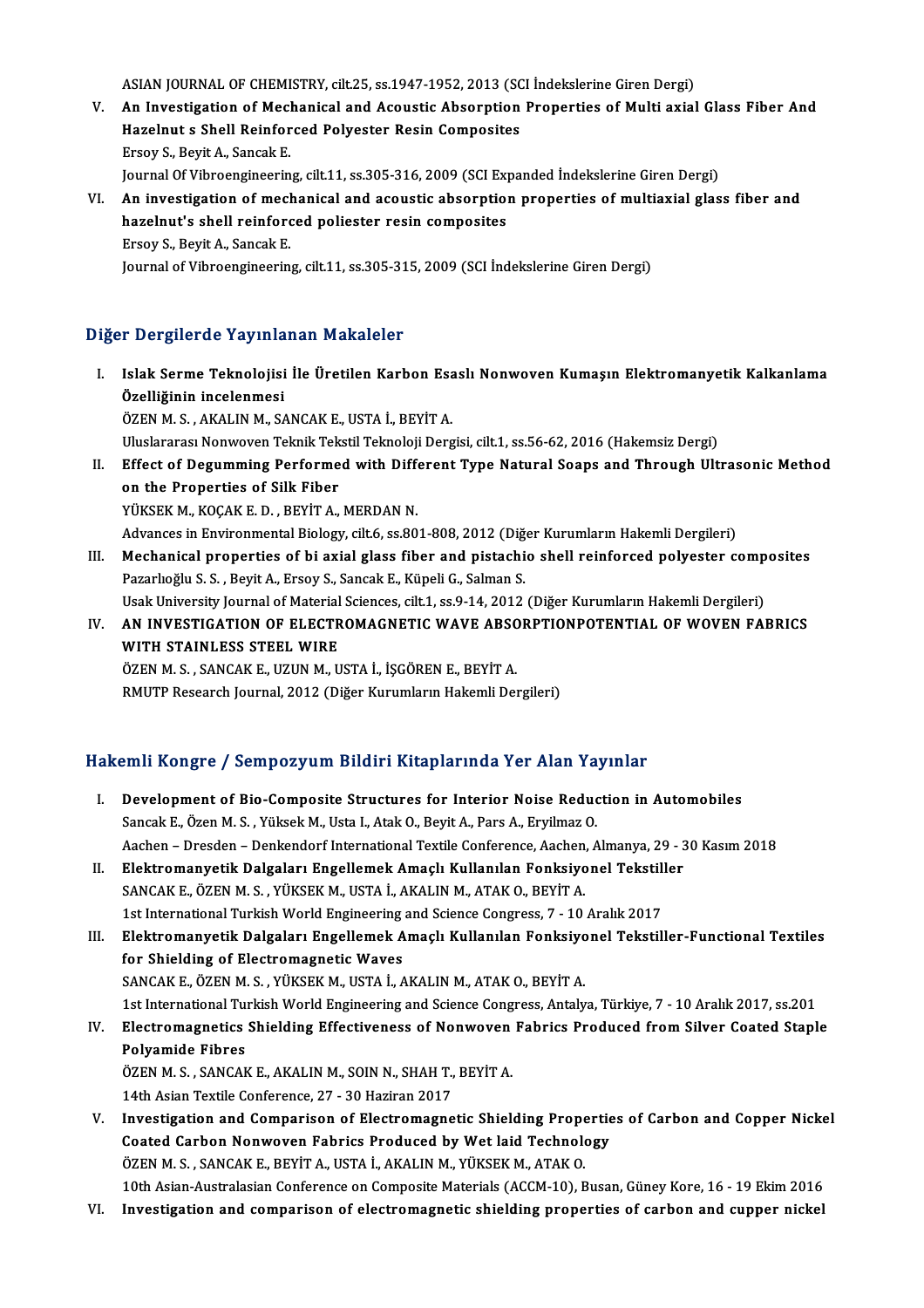coated carbon nonwoven fabrics produced by wet laid technology<br>ÖZEN M.S., SANCAV E. PEVIT A, USTA İ. AKALIN M. VÜVSEK M. ATAV O coated carbon nonwoven fabrics produced by wet laid technolog<br>ÖZEN M. S. , SANCAK E., BEYİT A., USTA İ., AKALIN M., YÜKSEK M., ATAK O.<br>The 10th Asian Australasian Conferense en Corressit materials 16, 10 El coated carbon nonwoven fabrics produced by wet laid technology<br>ÖZEN M. S. , SANCAK E., BEYİT A., USTA İ., AKALIN M., YÜKSEK M., ATAK O.<br>The 10th Asian-Australasian Conference on Composit materials, 16 - 19 Ekim 2016<br>Develo ÖZEN M. S. , SANCAK E., BEYİT A., USTA İ., AKALIN M., YÜKSEK M., ATAK O.<br>The 10th Asian-Australasian Conference on Composite Materials, 16 - 19 Ekim 2016<br>VII. Development of Conductive Fiber Composite Structures for Shield The 10th Asian-Australasian Conference on Composit materials, 16 - 19 Eki<br>Development of Conductive Fiber Composite Structures for Shield<br>SANCAK E., USTA İ., YÜKSEK M., UZUN M., AKALIN M., İŞGÖREN E., BEYİT A.<br>10th Asian A 10th Asian-Australasian Conference on Composite Materials (ACCM-10), Busan, Güney Kore, 16 - 19 Ekim 2016<br>10th Asian-Australasian Conference on Composite Materials (ACCM-10), Busan, Güney Kore, 16 - 19 Ekim 2016 SANCAK E., USTA İ., YÜKSEK M., UZUN M., AKALIN M., İŞGÖREN E., BEYİT A.<br>10th Asian-Australasian Conference on Composite Materials (ACCM-10), Busan, Güney Kore, 16 - 19 Ekim 2016<br>VIII. Investigation of Electromagnetic Shiel 10th Asian-Australasian<br>Investigation of Elect<br>Wet Laid Technology<br>ÖZEN M S - AKALIN M Investigation of Electromagnetic Shielding Effe<br>Wet Laid Technology<br>ÖZEN M. S., AKALIN M., SANCAK E., USTA İ., BEYİT A.<br>Asian Taytile Conference (ATC12), 2., 06 Kasım 2015 Wet Laid Technology<br>ÖZEN M. S. , AKALIN M., SANCAK E., USTA İ., BEYİT A.<br>Asian Textile Conference (ATC13), 3 - 06 Kasım 2015 ÖZEN M. S., AKALIN M., SANCAK E., USTA İ., BEYİT A.<br>Asian Textile Conference (ATC13), 3 - 06 Kasım 2015<br>IX. Functionalization of Polyester Knitted Fabrics By Dyeing with Multi Walled Carbon Nanotubes<br>DEMİREL CÜLTEKİN N. CÜ Asian Textile Conference (ATC13), 3 - 06 Kasım 2015<br>Functionalization of Polyester Knitted Fabrics By D<br>DEMİREL GÜLTEKİN N., GÜLTEKİN B.C., BEYİT A., USTA İ.<br>1st International Conference en Engineering and Natural S Functionalization of Polyester Knitted Fabrics By Dyeing with Multi Walled C<br>DEMİREL GÜLTEKİN N., GÜLTEKİN B. C. , BEYİT A., USTA İ.<br>1st International Conference on Engineering and Natural Sciences, 15 - 19 Mayıs 2015<br>Prep DEMIREL GÜLTEKIN N., GÜLTEKIN B. C. , BEYIT A., USTA I.<br>1st International Conference on Engineering and Natural Sciences, 15 - 19 Mayıs 2015<br>X. Preparatin of Argan Oil Added Polyurethane Based Electrospun Nanofibrous Membr 1st International Conference on Engineering and Natural Sciences, 15<br>Preparatin of Argan Oil Added Polyurethane Based Electrosp<br>ERDEM R., SANCAK E., AKALIN M., YÜKSEK M., BEYİT A., ÖZDOĞAN R.<br>2ND USA International Conferen Preparatin of Argan Oil Added Polyurethane Based Electrospun Nanofibrous Membrane<br>ERDEM R., SANCAK E., AKALIN M., YÜKSEK M., BEYİT A., ÖZDOĞAN R.<br>2ND USA International Conference on Surfaces, Coating and Nano Structured Ma ERDEM R., SANCAK E., AKALIN M., YÜKSEK M., BEYİT A., ÖZDOĞAN R.<br>2ND USA International Conference on Surfaces, Coating and Nano Structured Materials, HOUSTON, Amerika<br>Birleşik Devletleri, 19 - 22 Mayıs 2014 2ND USA International Conference on Surfaces, Coating and Nano Structured Materials, HOUST<br>Birleşik Devletleri, 19 - 22 Mayıs 2014<br>XI. A Case Study on Copper Alginate Treated Wool Fabrics by Using Ultrasonic Energy<br>ITZIN M Birleşik Devletleri, 19 - 22 Mayıs 2014<br>A Case Study on Copper Alginate Treated We<br>UZUN M., SANCAK E., BEYİT A., USTA İ., AKALIN M.<br>International Congress en Materials and Benevrah A Case Study on Copper Alginate Treated Wool Fabrics by Using Ultrasonic Energy<br>UZUN M., SANCAK E., BEYİT A., USTA İ., AKALIN M.<br>International Congress on Materials and Renewable Energy, ATİNA, Yunanistan, 1 - 03 Temmuz 20 UZUN M., SANCAK E., BEYİT A., USTA İ., AKALIN M.<br>International Congress on Materials and Renewable Energy, ATİNA, Yunanistan, 1 - 03 Temmuz 2013<br>XII. Use of Copper Filament and Cotton Fibres as Electromagnetic Shielding Ma International Congress on Materials and Renewable Energy, ATİNA, Yunanistan, 1 - 03 Temmuz 2013 UZUNM., SANCAK E., CANM., USTA İ., BEYİT A., AKALINM. International Congress on Materials and Renewable Energy, ATİNA, Yunanistan, 1 - 03 Temmuz 2013 UZUN M., SANCAK E., CAN M., USTA İ., BEYİT A., AKALIN M.<br>International Congress on Materials and Renewable Energy, ATİNA, Yunanistan, 1<br>XIII. Blektromanyetik Dalgaları Engellemek İçin Dokunmamış Kumaş Üretimi ÖZEN M. S. , USTA İ., SANCAK E., BEYİT A., AKALIN M.<br>V. International RD Brokerage Events, Bursa, Türkiye, 4 - 05 Nisan 2013 Elektromanyetik Dalgaları Engellemek İçin Dokunmamış Kumaş l<br>ÖZEN M. S. , USTA İ., SANCAK E., BEYİT A., AKALIN M.<br>V. International RD Brokerage Events, Bursa, Türkiye, 4 - 05 Nisan 2013<br>An Investigation inte Sound Absorpti XIV. An Investigation into Sound Absorption Properties ofWeft Knitted fabrics V. International RD Brokerage Events, Bursa,<br>An Investigation into Sound Absorption<br>YÜKSEK M., BEYİT A., İŞGÖREN E., ÖZEN M. S.<br>2nd International Conference on Value Addit 2nd International Conference on Value AdditionInnovation in Textiles, Faisalabad, Pakistan, 18 - 19 Mart 2013,<br>ss.212-218 YÜKSEK M.,<br>2nd Interna<br>ss.212-218<br>An Investi 2nd International Conference on Value AdditionInnovation in Textiles, Faisalabad, Pakistan, 18 - 19 Mart 2013<br>5s.212-218<br>XV. An Investigation of Electromagnetic Wave Absorption Potential of Woven Fabrics with Stainless<br>5se ss.212-218<br>An Investig<br>Steel Wire<br>ÖZEN M.S An Investigation of Electromagnetic Wave Absorption P<br>Steel Wire<br>ÖZEN M. S. , USTA İ., BEYİT A., UZUN M., SANCAK E., İŞGÖREN E.<br>The 4th PMUTP International Conference TeutileeEashion Banc Steel Wire<br>ÖZEN M. S. , USTA İ., BEYİT A., UZUN M., SANCAK E., İŞGÖREN E.<br>The 4th RMUTP International Conference TextilesFashion, Bangkok, Tayland, 3 - 04 Temmuz 2012<br>The Effect to Electromagnatic Shielding of the Thielmes ÖZEN M. S. , USTA İ., BEYİT A., UZUN M., SANCAK E., İŞGÖREN E.<br>The 4th RMUTP International Conference TextilesFashion, Bangkok, Tayland, 3 - 04 Temmuz 2012<br>XVI. The Effect to Electromagnetic Shielding of the Thickness The 4th RMUTP International Conference TextilesFashion, Ban<sub>i</sub><br>The Effect to Electromagnetic Shielding of the Thicknes<br>ÖZEN M. S. , USTA İ., BEYİT A., UZUN M., SANCAK E., YÜKSEK M.<br>The 4th PMUTP International Conference Te The Effect to Electromagnetic Shielding of the Thickness of the Needle Punched<br>ÖZEN M. S. , USTA İ., BEYİT A., UZUN M., SANCAK E., YÜKSEK M.<br>The 4th RMUTP International Conference TextilesFashion, Tayland, 3 - 04 Temmuz 20 XVII. The Effect of Copper Sulphate Solutions on Physical Properties of Cotton and Polyester Woven<br>Fabrics The 4th I<br><mark>The Effe</mark><br>Fabrics<br><sup>II7IIN</sup> M UZUNM.,SANCAKE.,AKALINM.,ATAKO.,BEYİTA.,USTAİ. Fabrics<br>UZUN M., SANCAK E., AKALIN M., ATAK O., BEYİT A., USTA İ.<br>The 88th Textile Institute World Conference, Shah-Alam, Malezya, 15 - 17 Mayıs 2012<br>Effect of Eine Stainless Steel Wire Containing İnterleck Knitting Febris UZUN M., SANCAK E., AKALIN M., ATAK O., BEYİT A., USTA İ.<br>The 88th Textile Institute World Conference, Shah-Alam, Malezya, 15 - 17 Mayıs 2012<br>XVIII. Effect of Fine Stainless Steel Wire Containing İnterlock Knitting Fab The 88th Textile Instituter<br>Effect of Fine Stainle<br>Effectiveness EMSE<br>VÜKSEK M. SANGAK E Effect of Fine Stainless Steel Wire Containing Interlock<br>Effectiveness EMSE<br>YÜKSEK M., SANCAK E., USTA İ., BEYİT A., UZUN M., AKALIN M.<br>1St Internatinal Conference en Value Addition and Inneustion Effectiveness EMSE<br>YÜKSEK M., SANCAK E., USTA İ., BEYİT A., UZUN M., AKALIN M.<br>1St Internatinal Conference on Value Addition and Innovation in Textiles, Faisalabad, Pakistan, 14 - 15 Mart 2011<br>Effect of Eine Stainless Stee YÜKSEK M., SANCAK E., USTA İ., BEYİT A., UZUN M., AKALIN M.<br>1St Internatinal Conference on Value Addition and Innovation in Textiles, Faisalabad, Pakistan, 14 - 15 Mart 2011<br>XIX. Effect of Fine Stainless Steel Wire Con **1St Internatinal Confer**<br>Effect of Fine Stainle<br>Effectiveness EMSE<br>VÜKSEK M. SANCAK E Effect of Fine Stainless Steel Wire Containing Interlock<br>Effectiveness EMSE<br>YÜKSEK M., SANCAK E., USTA İ., BEYİT A., UZUN M., AKALIN M.<br>First International Conference On Value Addition And Innevati Effectiveness EMSE<br>YÜKSEK M., SANCAK E., USTA İ., BEYİT A., UZUN M., AKALIN M.<br>First International Conference On Value Addition And Innovation In Textile, Faisalabad, Pakistan, 13 - 14 Mart<br>2011 YÜKS<br>First<br>2011